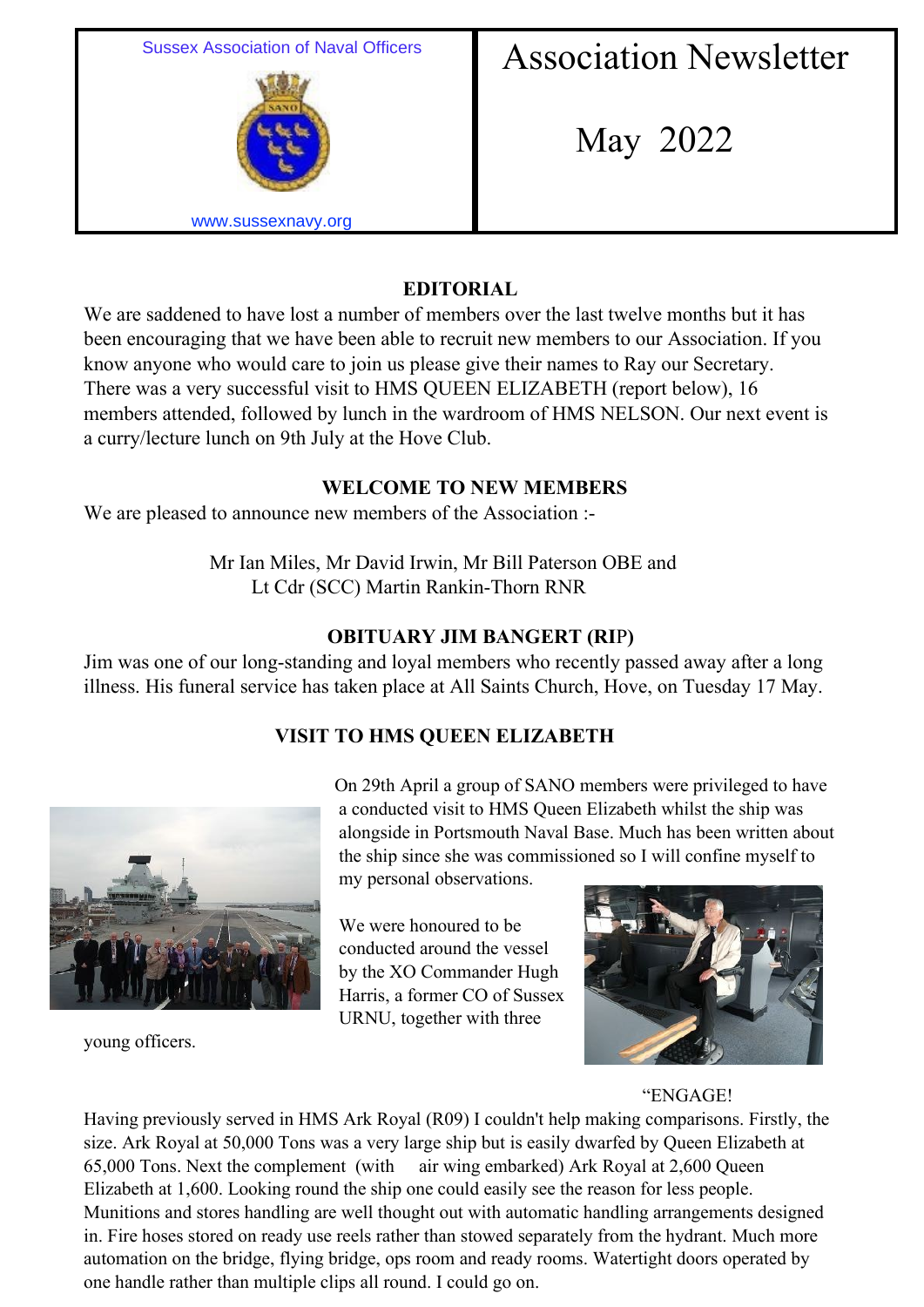It goes without saying that the SANO party was very impressed with the ship and her people. A great day out was followed by an excellent lunch in HMS NELSON wardroom.. Perhaps we should arrange a visit to HMS PRINCE OF WALES in a year or two's time.

#### **HMS SHOREHAM**

HMS SHOREHAM drew a good local crowd as the minehunter bade her goodbye to various groups and associations who've been linked with the ship throughout her 20-year-career. The 41 men and



women who have carried the town's name around the world on front-line operations since 2002 exercised their Freedom of the district with a march and parade through the heart of Shoreham-by-Sea for the fourth and last time since being honoured in 2011.

"it has been real privilege to bring HMS SHOREHAM back to her home town where she was first commissioned-and to hand back the Freedom of the District awarded" said the final Commanding Officer Lieutenant Commander Andrew Platt…who began his RN career aboard the ship. "Over her 20 years of service- with nearly half these spent deployed in the Gulf, HMS SHOREHAM'S strong maritime links with our home town have been a great support to a generation of sailors-and it is right that we express our thanks to Shoreham-by-Sea during this visit."

The ship has clocked up more than 120,000nautical miles- enough to take her around the world five and a half times-and visited more than 30 ports at home and abroad while serving under the White Ensign. (From ARNO Matters 204)

| Date        | Day/Time | Event                     | Venue             | Speaker               | <b>Topic</b>                                    |
|-------------|----------|---------------------------|-------------------|-----------------------|-------------------------------------------------|
| 9 July 2022 |          | Curry Lunch               |                   | Sarah Nathaniel       | Commonwealth<br><b>War Graves</b><br>(Research) |
| 1 Sept 2022 |          | Pub Lunch                 | tba (E<br>Sussex) |                       |                                                 |
| 22 Oct 2022 |          | Trafalgar<br>Night Dinner |                   |                       |                                                 |
| 26 Nov 2022 |          | Lecture/<br>Lunch         |                   | <b>Stewart Angell</b> | <b>Secret Sussex</b>                            |

### **PROGRAMME OF EVENTS**

No **TAILPIECE** this month! Contributions greatly received!

Best wishes, Bob

**Newsletter Editor**: Lt Cdr Bob James RD RNR, E-mail: sano.newslet@gmail.com **Secretary:** Lt Cdr Ray Wright CEng, MIET, RN, E-mail: sano.secretary@googlemail.com **Temporary Membership Secretary and Treasurer:** Cdr Ian Wright RD RNR E-mail: sano.membership@gmail.com **Webmaster:** Lt Cdr Richard Stanton CEng MIET MCIL RN, E-mail: sano.chair@gmail.com